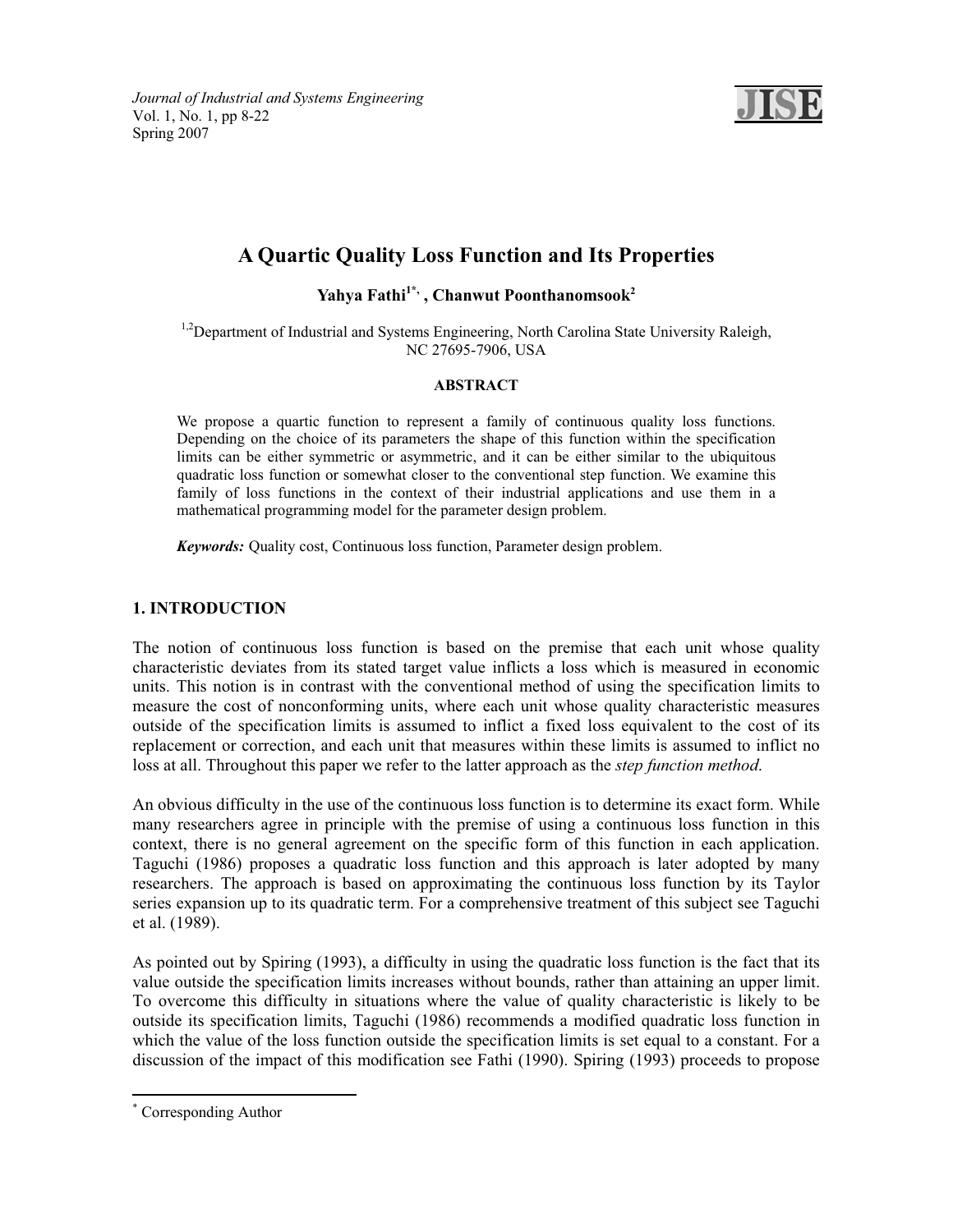the concept of reflected normal loss function which alleviates this difficulty altogether, since its value is bounded from above and its supremum can be specified by the user. Later, Spiring and Yeung (1998) and Leung and Spiring (2002) extended this concept further to other inverted loss functions.

Sun et al. (1996) also address the subject of quality loss functions in some detail and point out that there appears to be two major problems that have impeded its acceptance in the past. One difficulty is in realistically assessing the loss to society corresponding to a specific deviation of the quality characteristic from its target value, and the other difficulty is the apparent absence of an easy-to-use and flexible loss function that can accurately represent the actual loss. They proceed to extend Spiring's reflected normal loss function (SRN) to introduce a modified reflected normal loss function (MRN). This loss function has a shape parameter  $\gamma$  that is specified by the user and its value determines the slope of the function in the neighborhood of the target value. As shown in figure 1 in Sun et al. (1996), different values of the shape parameter  $\gamma$  result in a family of curves, and as the value of this parameter increases the loss function approaches the quadratic loss function from above (i.e., in the neighborhood of the target value, for all values of  $\gamma$ , MRN increases at a faster rate than the corresponding quadratic loss function). Sun et al. (1996) proceed to determine the corresponding expected value of loss, and propose a technique for determining an appropriate value of  $\gamma$  using the method of least squares.

The approach that we propose is similar to the quadratic loss function in the sense that it also is based on approximating the continuous loss function by its Taylor series expansion about its mean. But we propose to use the Taylor series expansion up to its quartic term. This leads to a family of quartic functions whose shape within the specification limits (depending on the value of a shape parameter  $k_4$ ) covers a range between the shape of the quadratic loss function and the shape of a conventional step function. The advantage of this functional form, similar to MRN, is its flexibility, i.e., it allows the user to choose a specific function from among a family of symmetric or asymmetric continuous loss functions that can best describe the situation at hand.

For the case of an asymmetric loss function, this functional form has the additional advantage that it can easily fit the situation at hand without the need to specify the two sections of the loss function separately. This feature is particularly convenient in the context of the parameter design problem as we describe later. Furthermore, for the symmetric case, as the value of the shape parameter  $k_4$ decreases within its range, in the vicinity of the target value this loss function approaches the quadratic loss function from below, i.e., in the vicinity of the target value this function increases at a slower rate than the corresponding quadratic loss function. In other words, as the value of the shape parameter  $k_4$  increases within its range, in the neighborhood of the target value this function becomes flatter than the corresponding quadratic function and hence closer to the conventional step function. As a result, in some applications this approach might be more appropriate than the corresponding quadratic or reflected loss functions. A major disadvantage of this approach, however, is the fact that, similar to the quadratic loss function, its value outside of the specification limits increases without bounds. As such, if the value of the quality characteristic is likely to be outside the specification limits, this functional form should also be modified in a manner similar to the quadratic loss function.

We examine this family of loss functions in the context of their industrial applications and use them in a mathematical programming model for the parameter design problem. The remainder of this paper is organized as follows. In section 2 we discuss the quartic loss function and its properties. In section 3 we provide pertinent formulas to determine the expected value of loss per unit, and in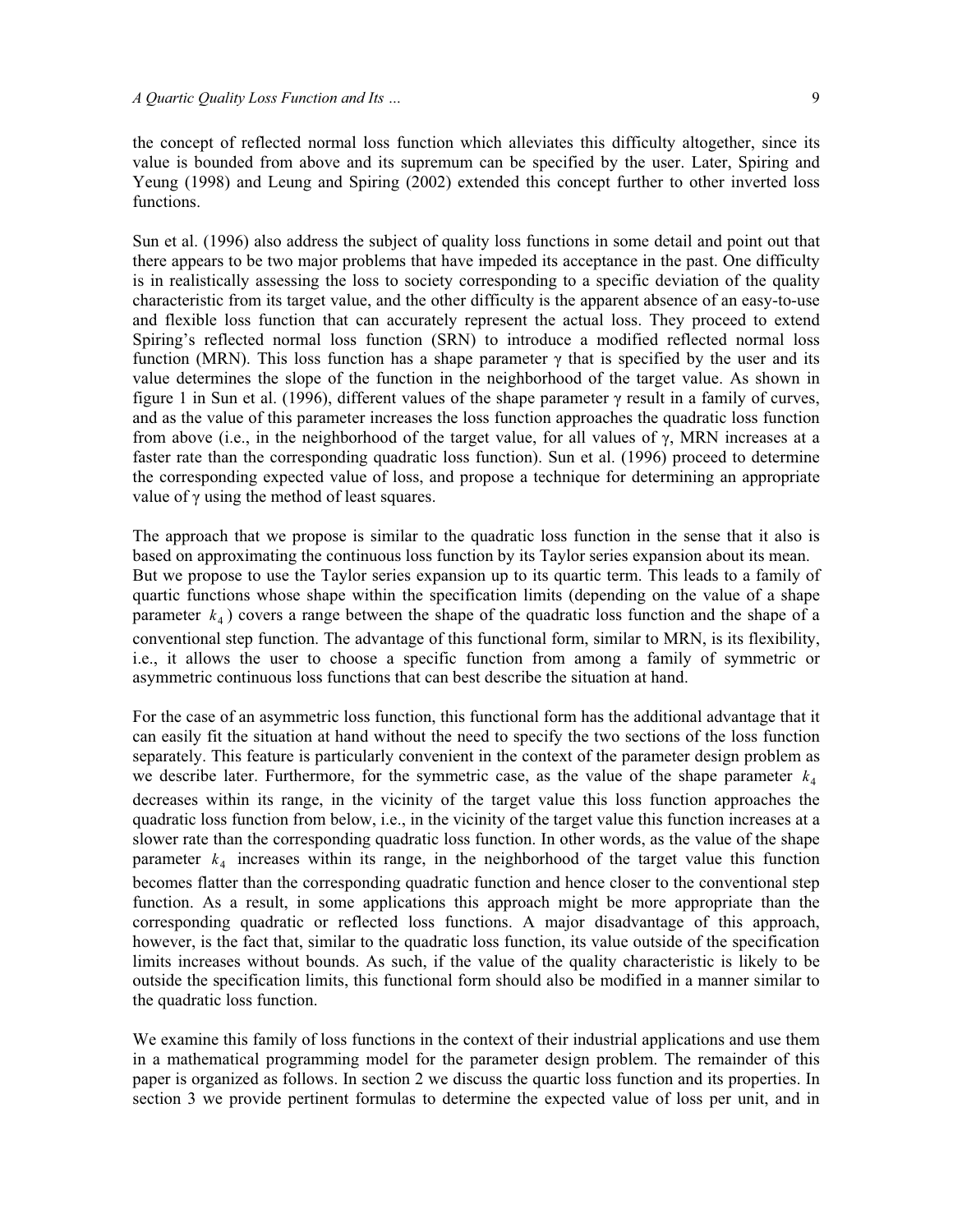section 4 we use these formulas in the context of a mathematical programming model for the robust design problem, i.e., the parameter design problem. Section 5 contains some concluding remarks.

#### **2. THE QUARTIC LOSS FUNCTION**

Consider a quality characteristic whose value is represented by *Y*, and we assume that the target value of *Y* is  $\tau$ . Deviations of *Y* from  $\tau$  in either direction are considered undesirable. Let  $L(y)$ denote a function representing the monetary value (for example in dollars) of the losses incurred by a unit whose quality characteristic is  $Y = y$ . We refer to  $L(y)$  as the loss function for this quality characteristic, and we assume that this function is continuous and differentiable everywhere. To approximately determine this function we expand it in the Taylor series about the target value  $\tau$  up to its quartic term.

$$
L(y) \approx \ell(y) = L(\tau) + \frac{L'(\tau)}{1!} (y - \tau) + \frac{L''(\tau)}{2!} (y - \tau)^2 + \frac{L'''(\tau)}{3!} (y - \tau)^3 + \frac{L''''(\tau)}{4!} (y - \tau)^4 \tag{1}
$$

Clearly we have  $L(\tau) = 0$ . Also, since the minimum value of the function is attained at the target  $\tau$ , the first derivative of the function at this point is also zero, i.e.,  $L'(\tau) = 0$ . Therefore equation (1)

reduces to 
$$
\ell(y) = \frac{L''(\tau)}{2!} (y - \tau)^2 + \frac{L'''(\tau)}{3!} (y - \tau)^3 + \frac{L''''(\tau)}{4!} (y - \tau)^4
$$
 which we can rewrite as

$$
\ell(y) = k_2(y - \tau)^2 + k_3(y - \tau)^3 + k_4(y - \tau)^4
$$
\n(2)

This expression represents the general form of the quartic loss function that we propose, and its coefficients  $k_2$ ,  $k_3$ , and  $k_4$  are constants that we refer to as the *second, third, and fourth order quality loss coefficients*, respectively. For reasons that we explain later in this section we also refer to  $k_4$  as the *shape parameter*. We discuss a methodology to determine these coefficients for the general case where the function  $\ell(y)$  is non-symmetric. The symmetric form is a special case and the results follow directly.

#### **2.1. The Non-Symmetric Case**

A non-symmetric step function and a corresponding continuous loss function are shown in Figure 1. In this figure  $\tau - \Delta_1$  and  $\tau + \Delta_2$  are the lower and the upper specification limits, respectively, and *A* and *B* represent the cost of correcting and/or replacing a unit that measures at or beyond the specification limits (i.e. a nonconforming unit).We assume that the continuous loss function has the following properties:

*i*)  $\ell(\tau - \Delta_1) = A$ , *ii*)  $\ell(\tau + \Delta_2) = B$ , and *iii*)  $\ell''(y) > 0$  for all  $-\infty < y < +\infty$ . The first two properties stem from the fact that the continuous loss function needs to agree with the step function at the given specification limits, while the last property holds because we assume that the loss function is convex everywhere. We determine the values of  $k_2$ ,  $k_3$ , and  $k_4$  to satisfy these properties. At the specification limits we have

$$
\ell(\tau - \Delta_1) = A = k_2 \Delta_1^2 - k_3 \Delta_1^3 + k_4 \Delta_1^4 \tag{3}
$$

$$
\ell(\tau + \Delta_2) = B = k_2 \Delta_2^2 + k_3 \Delta_2^3 + k_4 \Delta_2^4 \tag{4}
$$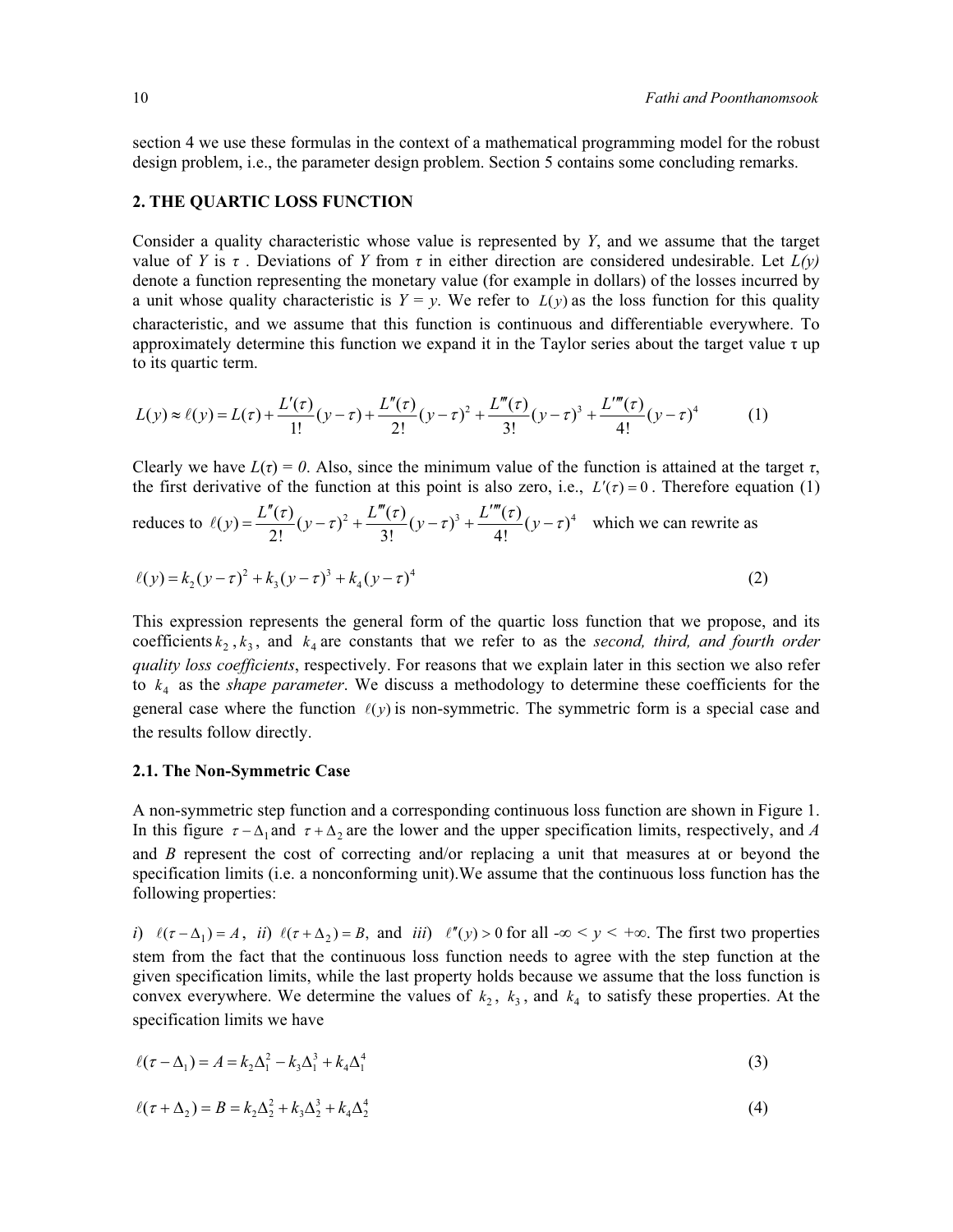

Figure 1: A non-symmetric loss function

By solving equations (3) and (4) for  $k_2$  and  $k_3$  in term of  $k_4$  we get

$$
k_2 = \left(\frac{1}{1 + \frac{\Delta_1}{\Delta_2}}\right) \left(\frac{A}{\Delta_1^2} + \frac{\Delta_1 B}{\Delta_2^3} - \left(\Delta_1 \Delta_2 + \Delta_1^2\right) k_4\right)
$$
\n
$$
k_3 = \left(\frac{1}{1 + \frac{\Delta_1}{\Delta_2}}\right) \left(\frac{B}{\Delta_2^3} - \frac{A}{\Delta_1^2 \Delta_2} + \left(\frac{\Delta_1^2}{\Delta_2} - \Delta_2\right) k_4\right)
$$
\n(6)

It is clear that the coefficients are not uniquely specified at this point. For any value of  $k_4$ , however, the corresponding values of  $k_2$  and  $k_3$  can be determined using these equations. We now consider the last property, i.e.,  $\ell''(y) > 0, -\infty < y < +\infty$ . From equation (2) it follows that

$$
\ell''(y) = 2k_2 + 6k_3(y - \tau) + 12k_4(y - \tau)^2
$$
\n(7)

which can be rearranged in the form

$$
\ell''(y) = (12k_4)y^2 + (6k_3 - 24\tau k_4)y + (2k_2 - 6\tau k_3 + 12\tau^2 k_4)
$$
\n(8)

This is the well-known quadratic form  $g(y) = ay^2 + by + c$ , and it can be easily shown that in order to have  $g(y) > 0$  for all values of y we must have  $a > 0$  and  $b^2 < 4ac$ . It follows that for  $\ell''(y)$  to be positive everywhere we must have  $12k_4 > 0$  and  $(6k_3 - 24\tau k_4)^2 < 4(12k_4)(2k_2 - 6\tau k_3 + 12\tau^2 k_4)$ , or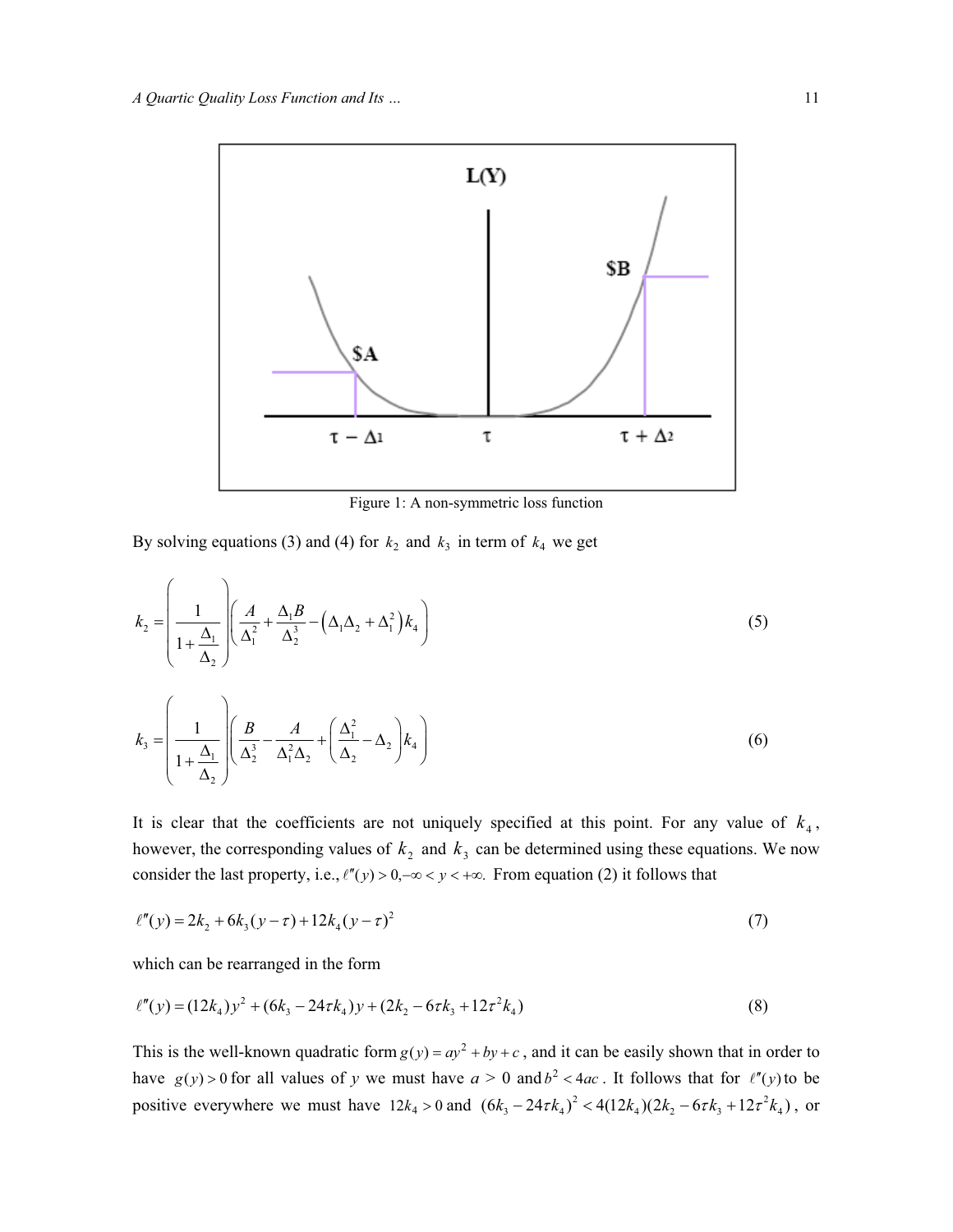equivalently, we must have  $k_4 > 0$  and  $k_3^2 < \frac{8}{3}k_2k_4$ . Substituting for  $k_2$  and  $k_3$  from equations (5) and (6), the latter expression reduces to

$$
\left[ \frac{(\Delta_1^2 - \Delta_2^2)^2}{\Delta_2^2} + \frac{8}{3} \left( \frac{\Delta_1 \Delta_2^2 + 2\Delta_1^2 \Delta_2 + \Delta_1^3}{\Delta_2} \right) \right] k_4^2 + \left[ \left( \frac{2B}{\Delta_2^4} - \frac{2A}{\Delta_1^2 \Delta_2^2} \right) (\Delta_1^2 - \Delta_2^2) - \frac{8}{3} \left( \frac{A(\Delta_1 + \Delta_2)}{\Delta_1^2 \Delta_2} + \frac{\Delta_1 B(\Delta_1 + \Delta_2)}{\Delta_2^4} \right) \right] k_4 + \left[ \frac{B^2}{\Delta_2^6} - \frac{2AB}{\Delta_1^2 \Delta_2^4} + \frac{A^2}{\Delta_1^4 \Delta_2^2} \right] < 0
$$
\n(9)

Any positive value of  $k_4$  that satisfies this inequality leads to  $\ell''(y) > 0$  everywhere. This typically (but not always) leads to a range of allowable values for  $k_4$ , and we can select the value of  $k_4$  within this range. The corresponding values of  $k_2$  and  $k_3$  are then determined using equations (5) and (6), respectively. The shape of the loss function depends on the value of  $k_4$  that we select within this range, and for this reason we refer to  $k_4$  as the *shape parameter*.

Now let's assume further that  $\Delta_1 = \Delta_2 = \Delta$ . In this case equations (5) and (6) reduce to

$$
k_2 = \frac{A+B}{2\Delta^2} - \Delta^2 k_4 \tag{10}
$$

$$
k_3 = \frac{B - A}{2\Delta^3} \tag{11}
$$

We observe that in this case the value of  $k_3$  does not depend on  $k_4$  and it is uniquely determined in equation (11), but the value of  $k_2$  still depends on  $k_4$ . Similarly by letting  $\Delta_1 = \Delta_2 = \Delta$  equation (9) reduces to

$$
(2\Delta^4)k_4^2 - (A+B)k_4 + \frac{3}{8}\frac{(B-A)^2}{2\Delta^4} < 0
$$
\n(12)

and any positive value of  $k_4$  that satisfies this inequality leads to  $\ell''(y) > 0$  everywhere.

# **2.2. The Symmetric Case**

A symmetric loss function is the special case of what we discussed above with  $\Delta_1 = \Delta_2 = \Delta$  and  $B =$ *A*. In this case equations (10) and (11) reduce to

$$
k_2 = \frac{A}{\Delta^2} - \Delta^2 k_4 \tag{13}
$$

$$
k_3 = \frac{A - A}{2\Delta^3} = 0\tag{14}
$$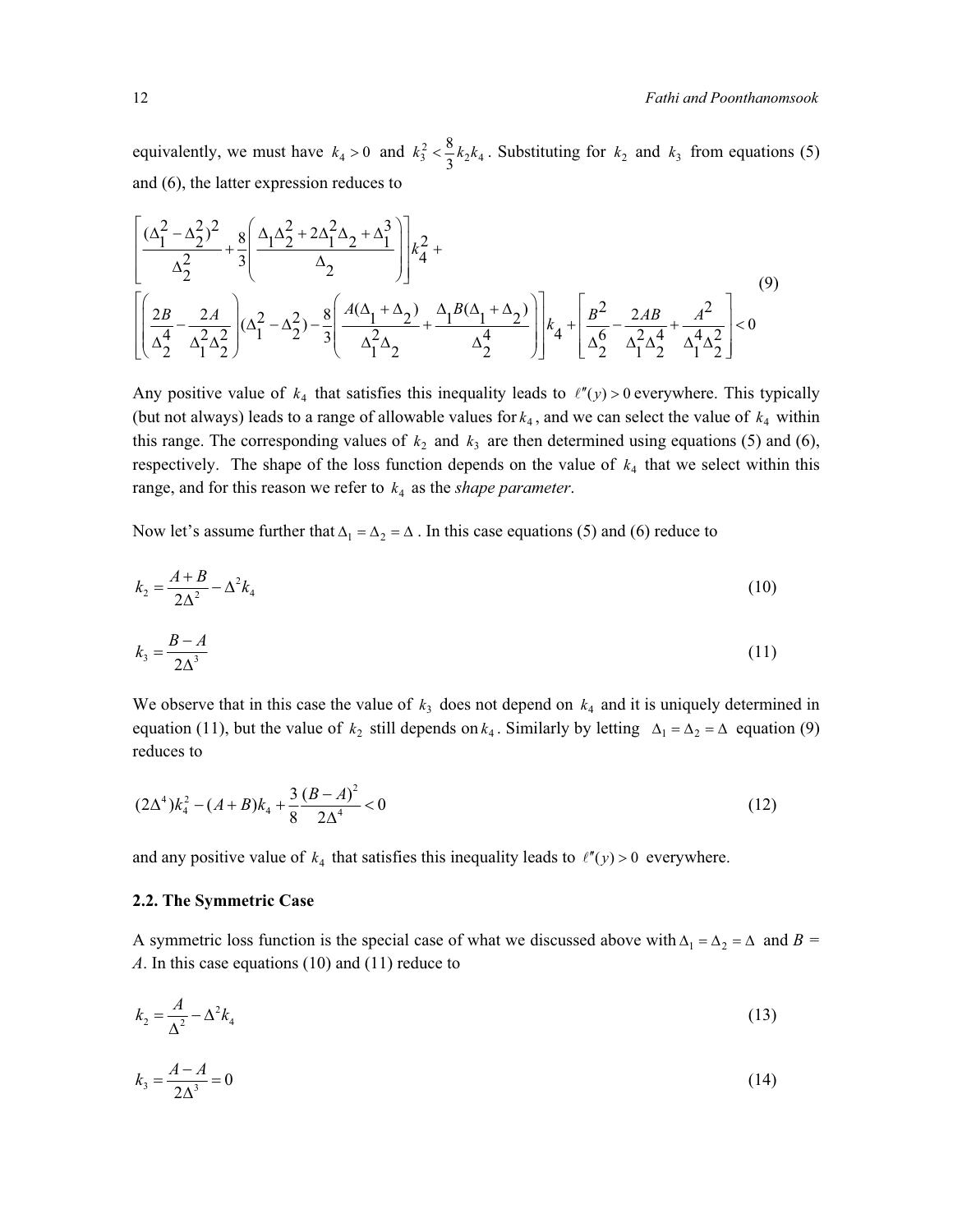and equation (12) reduces to

$$
(2\Delta^4)k_4^2 - (2A)k_4 < 0 \tag{15}
$$

It follows that  $0 \le k_4 \le \frac{A}{\Delta^4}$ . It is interesting to observe the form of the loss function at the two extreme values of  $k_4$ . At  $k_4 = 0$  from equation (13) we have  $k_2 = \frac{A}{\Delta^2}$ , and the loss function reduces to the well-known quadratic loss function of the form  $\ell(y) = \frac{A}{\Delta^2}(y - \tau)^2$ , while at  $k_4 = \frac{A}{\Delta^4}$  4 we have  $k_2 = 0$ , and the loss function reduces to  $\ell(y) = \frac{A}{\Delta^4} (y - \tau)^4$ .

#### **2.3. Numerical Examples**

We present two numerical examples to illustrate the family of loss functions represented by this quartic function.

**Example 1.** We assume that the target value for a quality characteristic of interest is  $\tau = 10$  and its specification limits are  $10 \pm 1$  (i.e.,  $\Delta_1 = \Delta_2 = 1$ ). We also assume that the cost for repairing or replacing a nonconforming unit is \$5 at either specification limit, i.e., the loss function is symmetric with  $A = 5$ . It follows from equations (14) and (15) that  $k_3 = 0$  and  $k_4 \in (0,5)$ , and the corresponding value of  $k_2$  is determined using equation (13). In Figure (2) we present four profiles of this quartic loss function based on four different values of  $k_4 = 0.01, 2.0, 3.5,$  and 4.99. The associated values of  $k_2$  are 4.99, 3.00, 1.50, and 0.01, respectively.

**Example 2.** We again assume that the target value is  $\tau = 10$ , but the lower and upper specification limits are assumed to be 9 and 12, respectively, i.e.,  $\Delta_1 = 1$  and  $\Delta_2 = 2$ . Further we assume that the associated costs are  $A = 4$  and  $B = 7$ . From equation (9) we have  $k_4 \in (0.085, 1.047)$ , and the corresponding values of  $k_2$  and  $k_3$  are determined using equations (5) and (6), respectively. Again we present four profiles of the corresponding quartic loss function based on four different values of  $k_4 = 0.15, 0.4, 0.8,$  and 1. From equation (5) the associated values of  $k_2$  are 2.95, 2.45, 1.65, and 1.25, respectively, and from equation  $(6)$  the associated values of  $k_3$  are  $-0.9$ ,  $-1.15$ ,  $-1.55$ , and  $-1.75$ , respectively. The corresponding loss function profiles are shown in Figure 3.



Figure 2: A family of symmetric quartic loss functions corresponding to Example 1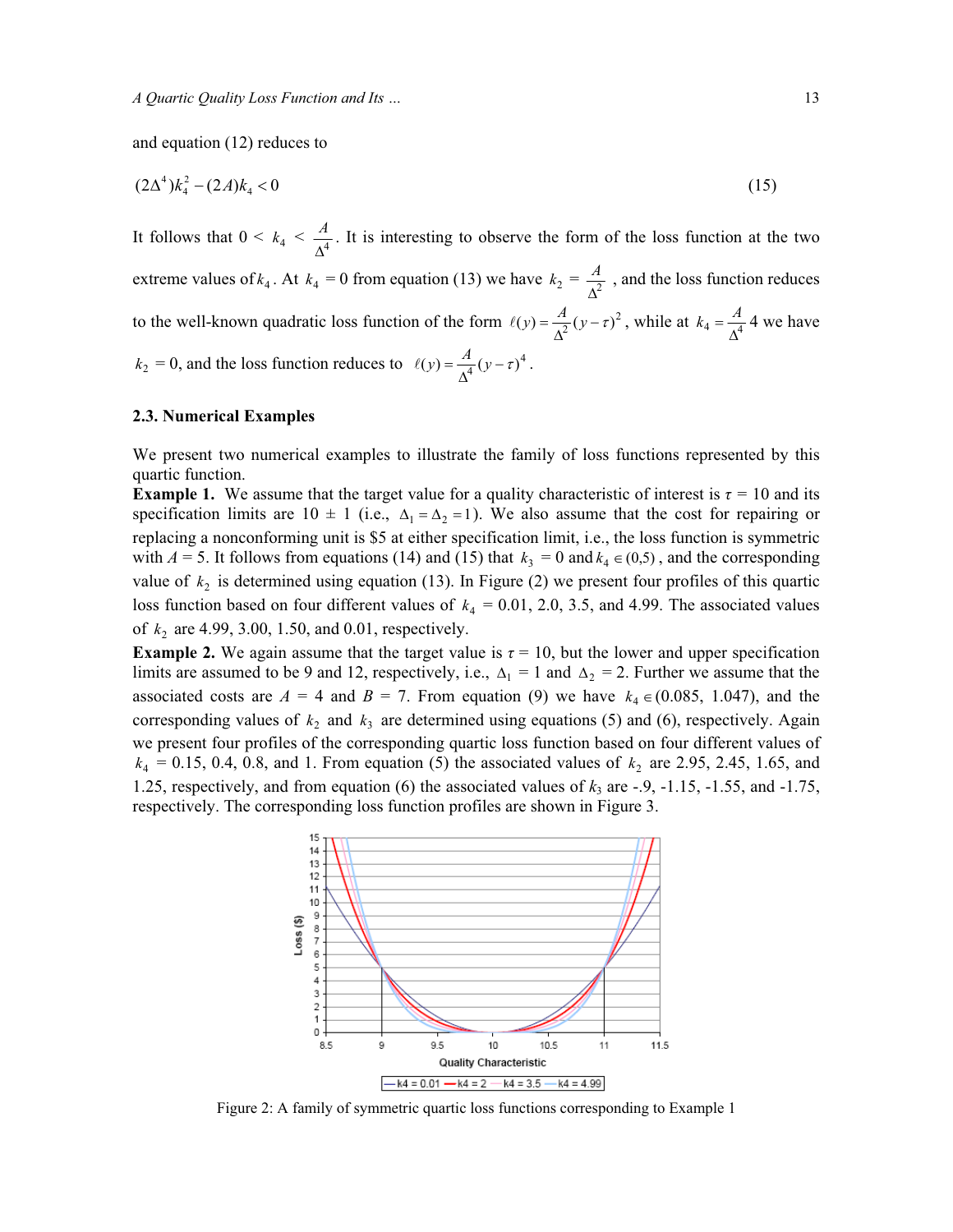

Figure 3: A family of asymmetric quartic loss functions corresponding to Example 2

**Discussion.** In Figures 2 and 3 we observe that as we change the value of  $k_4$  within its range, the shape of the corresponding loss function changes in a systemic way. For the symmetric case, when  $k_4$  is at its lower limit  $\ell(y)$  reduces to a quadratic loss function, and in either case as we increase the value of  $k_4$  the shape of this function within the specification limits becomes closer to the form of the conventional step function. Outside of the specification limits, however, the quartic function increases rapidly (specially for the larger values of  $k_4$ ), and it does not resemble the corresponding step function at all, as mentioned earlier. Thus, by selecting an appropriate value for this parameter the problem solver can determine the shape of the loss function and its degree of similarity to either the quadratic loss function or the step function within the specification limits. In either case, however, special attention must be paid to the value of the function outside of the specification limits and its impact on the subsequent analysis. See Fathi (1990) for a discussion of this issue in the context of the quadratic loss function.

# **3. EXPECTED LOSS PER UNIT**

Because the quality characteristic *Y* varies from unit to unit and from time to time, it is customary to represent its variation by a probability distribution function. Let  $f(y)$  be the probability density function of *Y*. In many industrial applications we need to determine the corresponding expected value of loss per unit, which can be written as

$$
E[\ell(Y)] = \int_{-\infty}^{\infty} \ell(y) f(y) dy \tag{16}
$$

By substituting the quartic loss function of equation (2) in equation (16) we have

$$
E[\ell(Y)] = \int_{-\infty}^{+\infty} \{k_2(y-\tau)^2 + k_3(y-\tau)^3 + k_4(y-\tau)^4\} f(y) dy
$$
  
\n
$$
= k_2 \int_{-\infty}^{+\infty} [(y-\mu_Y) + (\mu_Y - \tau)]^2 f(y) dy + k_3 \int_{-\infty}^{+\infty} [(y-\mu_Y) + (\mu_Y - \tau)]^3 f(y) dy + k_4 \int_{-\infty}^{+\infty} [(y-\mu_Y) + (\mu_Y - \tau)]^4 f(y) dy
$$
  
\n
$$
= k_2 [\sigma_Y^2 + (\mu_Y - \tau)^2] + k_3 [\phi_Y + 3\sigma_Y^2 (\mu_Y - \tau) + (\mu_Y - \tau)^3] + k_4 [\phi_Y + 4\phi_Y (\mu_Y - \tau) + 6\sigma_Y^2 (\mu_Y - \tau)^2 + (\mu_Y - \tau)^4]
$$
\n(17)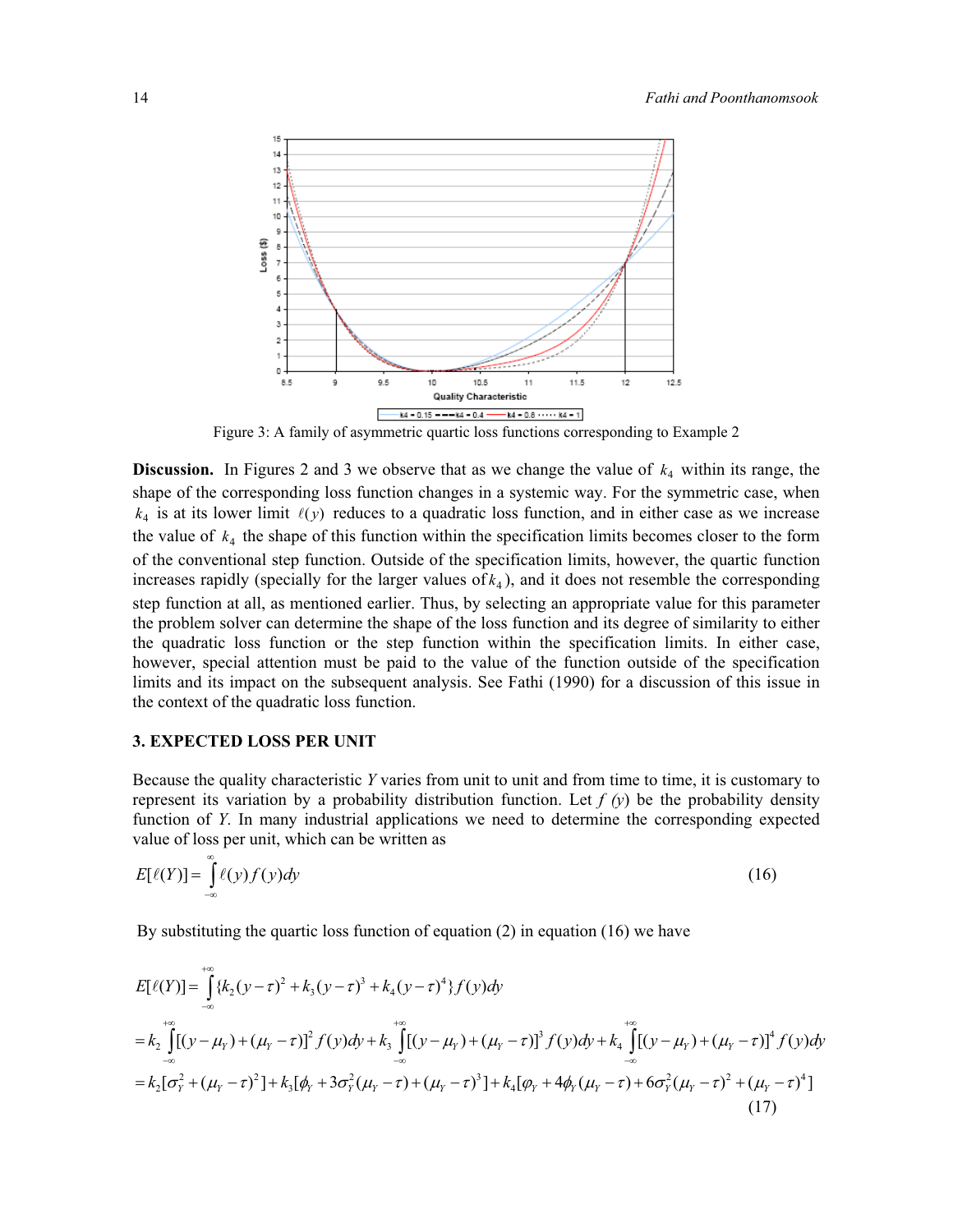where  $\mu_Y$  is the mean of *Y*,  $\sigma_Y^2$  is the variance of *Y*, and  $\phi_Y$  and  $\phi_Y$  are the third and the fourth moments of *Y* about its mean, respectively. For the symmetric case we have  $k_3 = 0$ , and equation (17) reduces to

$$
E[\ell(Y)] = k_2[\sigma_Y^2 + (\mu_Y - \tau)^2] + k_4[\varphi_Y + 4\phi_Y(\mu_Y - \tau) + 6\sigma_Y^2(\mu_Y - \tau)^2 + (\mu_Y - \tau)^4]
$$
(18)

| Table 1: Expected loss per unit |                                |  |  |
|---------------------------------|--------------------------------|--|--|
| Loss Function                   | $\mathbf{E}[\ell(\mathbf{y})]$ |  |  |
| Quadratic                       | \$1.00                         |  |  |
| Quartic with $k_4 = 2.0$        | 0.84                           |  |  |
| Quartic with $k_4 = 3.5$        | 0.72                           |  |  |
| Quartic with $k_4 = 4.8$        | 0.62                           |  |  |
| Step Function                   | 0.13                           |  |  |

**Example 1. (continued)** To observe the impact of changing the shape parameter  $k_4$  on the expected loss per unit we calculate this value in the context of example 1. We assume that *Y* has a normal distribution with mean  $\mu_Y = 10$ , and with variance  $\sigma_y^2 = 0.2$ . It follows that  $\phi_Y = 0$ ,  $\phi_Y = 3\sigma_Y^4 = 0.12$ . We use equation (18) to determine the expected loss per unit at three different values of  $k_4$  within its

range, and the results are shown in Table 1. For comparison we also include the expected loss per unit for the corresponding quadratic loss function (i.e., when  $k_4 = 0$ ) and for the conventional step function. We observe that as we increase the value of  $k<sub>4</sub>$ , the corresponding value of the expected loss per unit becomes smaller, i.e., it becomes closer to the value obtained via the step function.

# **4. THE PARAMETER DESIGN MODEL**

Following the pioneering work of Taguchi (1978), in the past two decades the subject of robust design of manufactured products and/or manufacturing processes has received considerable attention in the open literature. See, for example, Box (1988), Fathi (1997), Fowlkers and Creveling (1997), Leon et al. (1987), and Phadke (1989). Most of these articles are based on the premise that the quality loss is measured by a quadratic function, although Fathi and Palko (2001) discuss the problem in the context of the conventional step function as well. In this section we study this problem using a quartic loss function. Employing the quartic function in this context provides a degree of freedom for choosing the shape of the loss function between the two extremes represented by the quadratic loss function and the corresponding step function, respectively, as discussed earlier. It also facilitates the analysis of the problem when the loss function is non-symmetric.

Let  $X = (X_1, X_2, \ldots, X_n)$  be a vector of design variables (components) for a manufactured product or a manufacturing process, and let  $Y = h(X_1, X_2, \ldots, X_n)$  represent a quality characteristic of interest. We assume that the functional relationship *h* (i.e., the transfer function) is available in closed form, or at least it could be well approximated, and that it is continuous and differentiable everywhere. We also assume that  $X_I$  through  $X_n$  are random variables with known probability distribution functions and with respective nominal values  $\mu_1$  through  $\mu_n$ . It follows that  $Y = h(X_1, X_2, \ldots, X_n)$  is also a random variable whose probability density function and its associated parameters depend on the form of the transfer function *h* and on the probability density functions of  $X_I$  through  $X_n$ . In particular, the probability density function of *Y* and its parameters depend on  $\mu_I$  through  $\mu_n$ .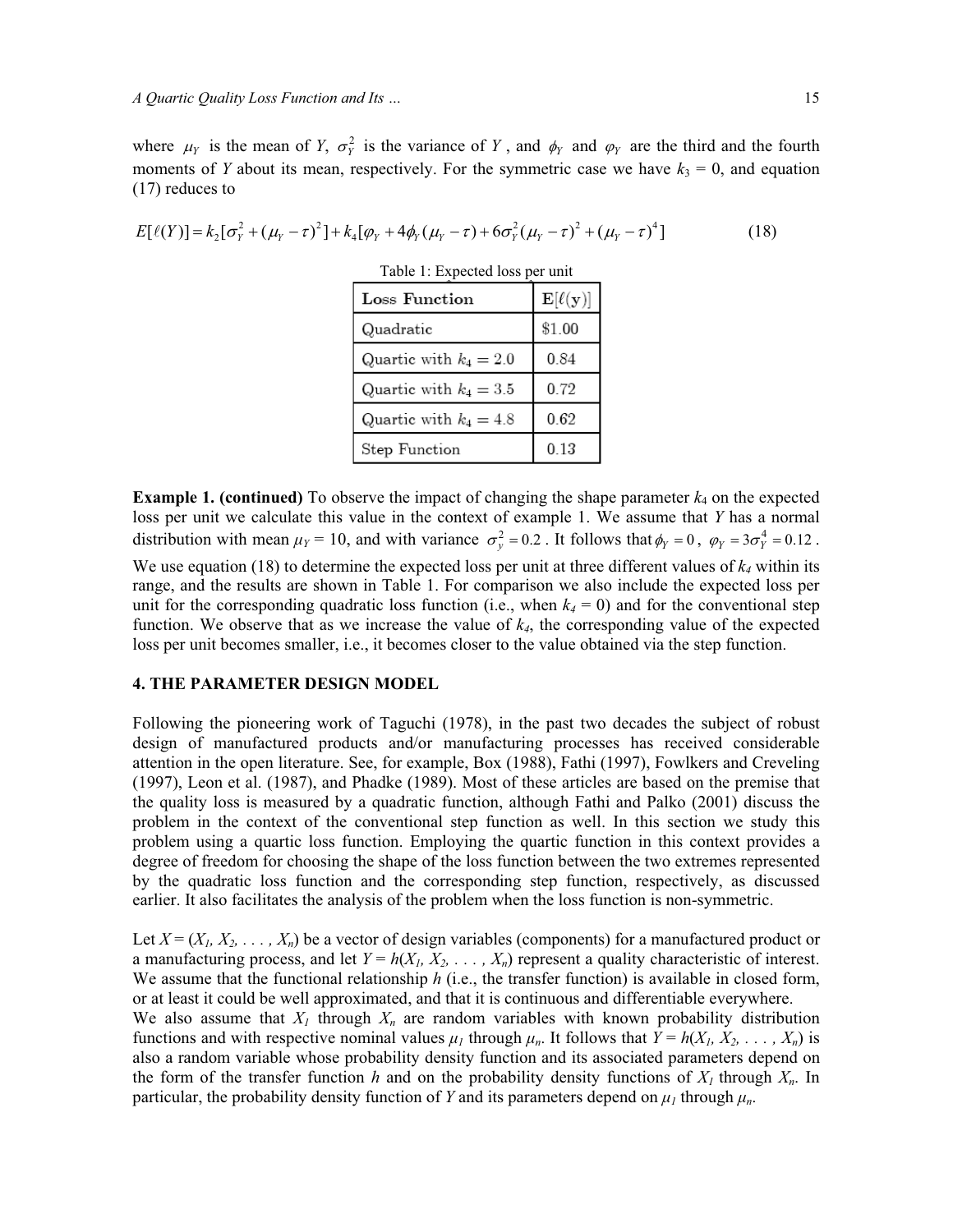We define the parameter design problem to be the problem of determining an optimal set of values for  $\mu_I$  through  $\mu_n$  so as to minimize the expected loss associated with the quality characteristic *Y*. Certain constraints pertaining to the technical requirements of the product, its manufacturing limitations, and its processing costs may also be applicable, and these constraints define the feasible region for  $\mu_1$  through  $\mu_n$ . Assuming that the loss per unit is represented by a quartic function as discussed earlier, the problem can be expressed as the following mathematical programming model

Minimize  
\n
$$
E[(\ell(Y)] = k_2[\sigma_Y^2 + (\mu_Y - \tau)^2] + k_3[\phi_Y + 3\sigma_Y^2(\mu_Y - \tau) + (\mu_Y - \tau)^3]
$$
\n
$$
+ k_4[\phi_Y + 4\phi_Y(\mu_Y - \tau) + 6\sigma_Y^2(\mu_Y - \tau)^2 + (\mu_Y - \tau)^4]
$$
\nsubject to  
\n
$$
(\mu_1, \mu_2, \dots, \mu_n) \in M
$$

where  $\mu_Y$  and  $\sigma_Y^2$  are the mean and variance of *Y*,  $\phi_Y$  and  $\phi_Y$  are the third and fourth moments of *Y* about its mean, respectively, and  $\mu_1$  through  $\mu_n$  are the decision variables. The set *M* represents the set of feasible values for  $\mu_1$  through  $\mu_n$ , and it includes all pertinent constraints.

Obviously the value of  $\mu_Y$ ,  $\sigma_Y^2$ ,  $\phi_Y$ , and  $\phi_Y$  depend on the design parameters  $\mu_I$  through  $\mu_n$ . However, the exact form of the functional relationship between these moments of *Y* and the parameters  $\mu_l$  through  $\mu_n$  may be difficult to obtain in closed forms (in some cases it may even be impossible do so). Tukey (1957) uses the Taylor series expansion of the function  $h$  about the point  $\mu$  $= (\mu_1, \mu_2, \ldots, \mu_n)$  to approximate these values. In this derivation Tukey assumes that  $X_1, X_2, \ldots, X_n$ are independent random variables with respective means  $\mu_I$  through  $\mu_n$  and respective variances  $\sigma_1^2$  through  $\sigma_n^2$ . Their respective skewness and kurtosis coefficients are defined as 2 3  $(\sigma_i^2)$  $y_i = \frac{\psi_Y}{\psi_Y}$  $\sigma$  $\gamma_i = \frac{\phi_Y}{\beta}$  and

$$
\Gamma_i = \frac{\varphi_Y}{(\sigma_i^2)^2}
$$
 for  $i = 1$  to *n*. The corresponding formulas are

$$
\mu_{Y} \approx h(\mu_{1}, \mu_{2}, ..., \mu_{n}) + \frac{1}{2} \sum_{i} h_{ii} \sigma_{i}^{2} + \frac{1}{6} \sum_{i} h_{ii i} \gamma_{i} \sigma_{i}^{3} + \frac{1}{24} \sum_{i} h_{ii ii} \Gamma_{i} \sigma_{i}^{4} + \frac{1}{4} \sum_{i < j} h_{i i j j} \sigma_{i}^{2} \sigma_{j}^{2} \tag{19}
$$

$$
\sigma_Y^2 \approx \sum_i h_i^2 \sigma_i^2 + \sum_i h_i h_{ii} \gamma_i \sigma_i^3 + \frac{1}{3} \sum_i h_i h_{iii} \Gamma_i \sigma_i^4 + \frac{1}{4} \sum_i h_{ii}^2 (\Gamma_i - 1) \sigma_i^4 + \sum_{i < j} (h_i h_{ijj} + h_{ij}^2 + h_{ijj} h_j) \sigma_i^2 \sigma_j^2 \tag{20}
$$

$$
\phi_Y \approx \sum_i h_i^3 \gamma_i \sigma_i^3 + \frac{3}{2} \sum_i h_i^2 h_{ii} (\Gamma_i - 1) \sigma_i^4 + 6 \sum_{i < j} h_i h_j h_{ij} \sigma_i^2 \sigma_j^2 \tag{21}
$$

$$
\varphi_Y \approx \sum_i h_i^4 (\Gamma_i - 3) \sigma_i^4 + 3(\sigma_Y^2)^2 \tag{22}
$$

where all summations are from *1* to *n*, and  $h_i = \frac{\partial h}{\partial x_i} \bigg|_{\mu, \mu_2, ..., \mu_n}$ ,  $h_{ii} = \frac{\partial^2 h}{\partial x_i^2} \bigg|_{\mu_1, \mu_2}$  $\hat{a}$ <sup> $\hat{a}$ </sup> $\hat{a}$ <sup>2</sup>,  $|\mu_1, \mu_2, ..., \mu_n$  $h_{ii} = \frac{\partial^2 h}{\partial x^2}$  $=\frac{\partial^2 h}{\partial x_i^2}\Big|_{\mu_1,\mu_2,...,\mu_n} \ ,$ 

 $n_1, \mu_2$ 2  $\int_{i,j}^{i,j} \frac{1}{i} \partial x_i \partial x_j \int_{i,j}^{i} \mu_1, \mu_2, ..., \mu_n$  $h_{ii} = \frac{\partial^2 h}{\partial x^2}$  $=\frac{\partial^2 h}{\partial x_i \partial x_j}\Big|_{\mu_1,\mu_2,\dots,\mu_n}$ , etc. Note that in the above expressions we reproduce the formulas up to the terms of order  $\sigma^4$ . The original work by Tukey (1957) and its revised version by Evans (1975) also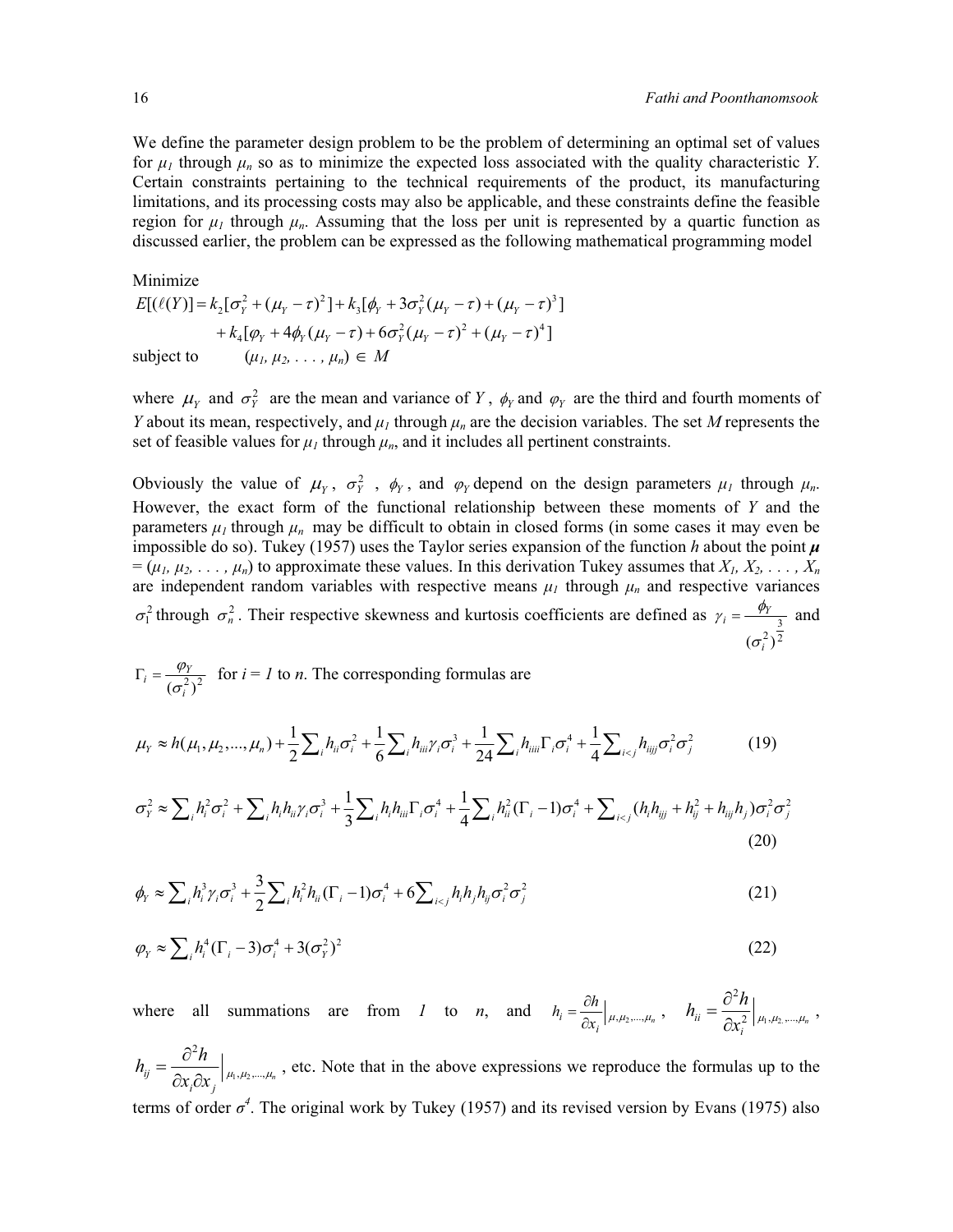include the terms of order  $\sigma^5$ . In the numerical experiments that we carried out, we observed that inclusion of the  $5<sup>th</sup>$  order terms did not have a significant impact on the subsequent analysis of the corresponding parameter design model, while the additional computational effort was exhaustive. Needless to say that in other applications the situation may be different and inclusion of the  $5<sup>th</sup>$  order terms might prove to be significant.

In these formulas the values of  $\mu_Y$ ,  $\sigma_Y^2$ ,  $\phi_Y$ , and  $\phi_Y$  are expressed as functions of  $\mu = (\mu_I, \mu_2, \dots, \mu_N)$  $\mu_n$ ), i.e.,  $\mu_Y(\mu)$ ,  $\sigma_Y^2(\mu)$ ,  $\phi_Y(\mu)$  and  $\phi_Y(\mu)$ , respectively. If we use these expressions in the mathematical programming model discussed above we obtain the following model that we refer to as the Parameter Design Model (PDM): find  $\mu_l$  through  $\mu_n$  to

### Minimize

$$
E[(\ell(Y)] = k_2[\sigma_Y^2(\mu) + {\mu_Y(\mu) - \tau}_1^2] + k_3[\phi_Y(\mu) + 3\sigma_Y^2(\mu){\mu_Y(\mu) - \tau}_1^2 + {\mu_Y(\mu) - \tau}_1^3]
$$
  
+  $k_4[\phi_Y(\mu) + 4\phi_Y(\mu){\mu_Y(\mu) - \tau}_1^2 + 6\sigma_Y^2(\mu){\mu_Y(\mu) - \tau}_1^2 + {\mu_Y(\mu) - \tau}_1^4]$ 

subject to

$$
\mu_{Y}(\mu) = h(\mu) + \frac{1}{2} \sum_{i} h_{ii} \sigma_{i}^{2} + \frac{1}{6} \sum_{i} h_{iii} \gamma^{-3} + \frac{1}{24} \sum_{i} h_{iii} \Gamma_{i} \sigma_{i}^{4} + \frac{1}{4} \sum_{i < j} h_{ijj} \sigma_{i}^{2} \sigma_{j}^{2}
$$
\n
$$
\sigma_{Y}^{2}(\mu) = \sum_{i} h_{i}^{2} \sigma_{i}^{2} + \sum_{i} h_{i} h_{ii} \gamma_{i} \sigma_{i}^{3} + \frac{1}{3} \sum_{i} h_{i} h_{ii} \Gamma_{i} \sigma_{i}^{4} + \frac{1}{4} \sum_{i} h_{ii}^{2} (\Gamma_{i} - 1) \sigma_{i}^{4} + \sum_{i < j} (h_{i} h_{ijj} + h_{ij}^{2} + h_{ijj} h_{j}) \sigma_{i}^{2} \sigma_{j}^{2}
$$
\n
$$
\phi_{Y}(\mu) = \sum_{i} h_{i}^{3} \gamma_{i} \sigma_{i}^{3} + \frac{3}{2} \sum_{i} h_{i}^{2} h_{ii} (\Gamma_{i} - 1) \sigma_{i}^{4} + 6 \sum_{i < j} h_{i} h_{j} h_{ij} \sigma_{i}^{2} \sigma_{j}^{2}
$$
\n
$$
\phi_{Y}(\mu) = \sum_{i} h_{i}^{4} (\Gamma_{i} - 3) \sigma_{i}^{4} + 3(\sigma_{Y}^{2}(\mu))^{2}, \quad \mu \in M
$$

This model is a nonlinear constrained optimization problem and it can be solved using appropriate nonlinear programming (NLP) algorithms. For a comprehensive discussion of NLP algorithms see Bazaraa and Shetty (1979).

#### **4.1. A Case Study**

To further illustrate this model and to demonstrate that it is mathematically tractable we briefly describe a case study that we adopt from Fathi (1997) with slight modifications. This case study pertains to the design of a coil spring. The performance characteristic of interest in this case is the deflection of the coil spring and our objective here is to demonstrate how the functional profile of the corresponding quartic loss function affects its optimal design. For the case of a symmetric function we also compare the results with those obtained via a quadratic loss function.

**The Problem Statement.** We consider a coil spring loaded in tension or compression. We adopt the following notation and data from Fathi (1997).

| Shear modulus                       | $G = 1.15 \times 10^7$ (lb/in <sup>2</sup> ) |
|-------------------------------------|----------------------------------------------|
| Weight density of a spring material | $V = 0.285$ ( <i>lb/in</i> <sup>3</sup> )    |
| Gravitational constant              | $g = 386$ (in/sec <sup>2</sup> )             |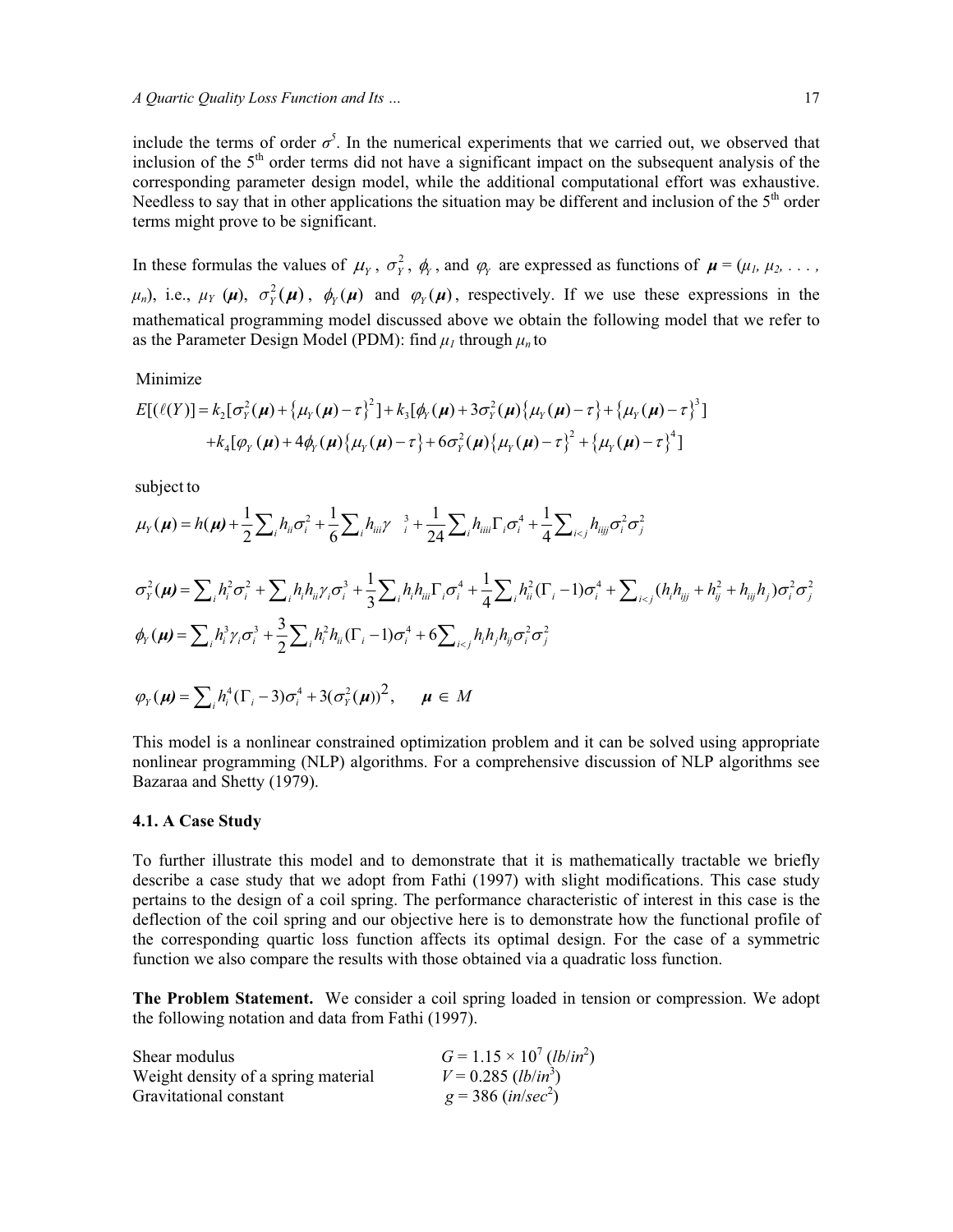| Mass density of the spring material     | $p = \frac{V}{I} = 7.38342 \times 10^{4}$ (lb – sec <sup>2</sup> /in <sup>4</sup> ) |
|-----------------------------------------|-------------------------------------------------------------------------------------|
| Deflection along the axis of the spring | $\delta$ (in)                                                                       |
| Shear stress                            | $S(lb/in^2)$                                                                        |
| Frequency of surge waves                | $\omega$ (Hz)                                                                       |
| Applied load                            | P(lbs)                                                                              |

Deflection  $\delta$  is the performance characteristic of interest with a desired target value of 0.5 inches when a load of  $P = 1000$  *lbs* is applied. The shear stress *S* and the frequency of surge waves  $\omega$  are the technical characteristics of the coil spring whose values should be within certain limits for proper function of the product. The following parameters represent the design variables in this problem:

| Wire diameter:              | d(in.) |
|-----------------------------|--------|
| Coil diameter:              | D(in.) |
| Number of active coils: $N$ |        |

We consider *d*, *D,* and *N* to be pairwise independent normally distributed random variables with respective means  $\mu_d$ ,  $\mu_D$ ,  $\mu_N$ , and with respective variances  $\sigma_d^2$ ,  $\sigma_D^2$ , and  $\sigma_N^2$ . We assume that  $\sigma_d$ 0.006,  $\sigma_D = 0.025$ ,  $\sigma_N = 0.2$ , and since all random variables are normally distributed we have  $\gamma_d = \gamma_D$  $= \gamma_N = 0$ , and  $\Gamma_d = \Gamma_p = \Gamma_N = 3$ . In the context of this problem  $\mu_d$ ,  $\mu_D$ , and  $\mu_N$  are the decision variables, and we would like to determine their optimal set points so as to minimize the expected loss per unit.

The deflection of the spring under an applied load of 1000 *lbs* (which is the performance characteristic of interest in this case) can be written as:

$$
\delta = h(D, N, d) = \frac{D^3 N}{1437.5d^4}
$$
\n(23)

The following requirements define the feasible domain for the design variables: i) the maximum allowable shear stress in the spring is 80, 000  $lb/in^2$ , ii) the frequency of surge waves must be at least 100 *Hz*, and iii) the outer diameter of the coil spring is required to be no bigger than 2.5 inches. These requirements can be written as the following constraints.

$$
\frac{636.62D(4D-d)}{d^3(D-d)} + \frac{1566.084}{d^2} \le 80,000\tag{24}
$$

$$
\frac{14045.1d}{D^2N} \ge 100\tag{25}
$$

 $D + d \le 2.5$  (26)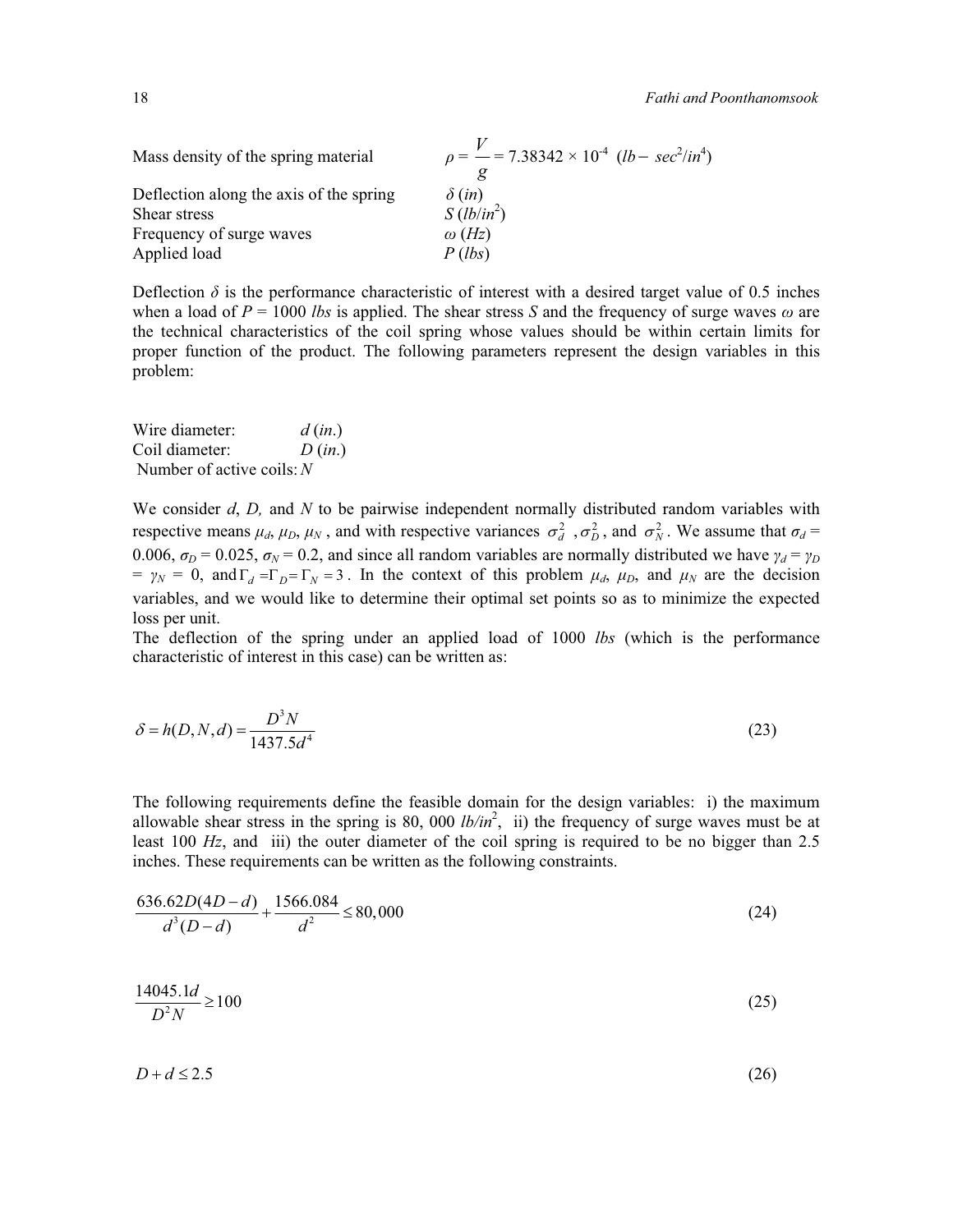| Loss Function               | $\mu_d$ | $\mu_D$ | $\mu_N$ | $\mathbf{E}[\ell(\mathbf{y})]$ | $\mu_{\delta}$ | $\sigma_{\delta}$ |
|-----------------------------|---------|---------|---------|--------------------------------|----------------|-------------------|
| Quadratic                   | 0.6780  | 18220   | 25      | \$1.13                         | 0.4984         | 0.0274            |
| Quartic with $k_4 = 10000$  | 0.6780  | 18220   | 25      | \$1.07                         | 0.4984         | 0.0274            |
| Quartic with $k_4 = 100000$ | 0.6782  | 18218   | 25      | \$0.54                         | 0.4978         | 0.0273            |
| Quartic with $k_4 = 149999$ | 0.6784  | 18216   | 25      | \$0.25                         | 0.4970         | 0.0273            |

Table 2: Results for the symmetric loss function



Figure 4: Family of the symmetric loss functions

Finally, we have the following explicit bounds on the decision variables.

 $0.2 \leq \mu_d \leq 0.8$  $0.9 \le \mu_D \le 2$  (27)  $2 \leq \mu_N \leq 25$ 

These constraints define the feasible region *M*, and the corresponding parameter design model (PDM) can be constructed using the transfer function (23) along with an appropriate loss function for the performance characteristic *δ*. We carry out this analysis with two different loss functions for *δ*: a symmetric loss function and a non-symmetric loss function.

**Symmetric loss function** We assume that the specification limits for  $\delta$  are  $0.5 \pm 0.1$ , and the loss at either limit is \$15 (i.e.,  $A = B = 15$ ). From equations (14) and (15) for the symmetric quartic loss function we have  $k_3 = 0$ ,  $k_4 \in (0, 150000)$ , and for each value of  $k_4$  the associated value of  $k_2$  can be determined using equation (13). We solve the corresponding PDM at three different values of the shape parameter  $k_4 = 10,000, 100,000,$  and 149,999. The associated values of  $k_2$  are 1400, 500, and 0.01 respectively, and the corresponding loss function profiles are depicted in Figure 4. We also solve the problem using the corresponding quadratic loss function. Respective optimal solutions and their associated values are reported in Table 2. We observe that in this case the optimal solution for the problem does not change much as we change the value of the shape parameter *k*4, although the corresponding value of the objective function (i.e., the expected loss per unit) gets smaller as we increase the value of  $k<sub>4</sub>$ . This observation is consistent with those reported in Fathi and Palko (2001).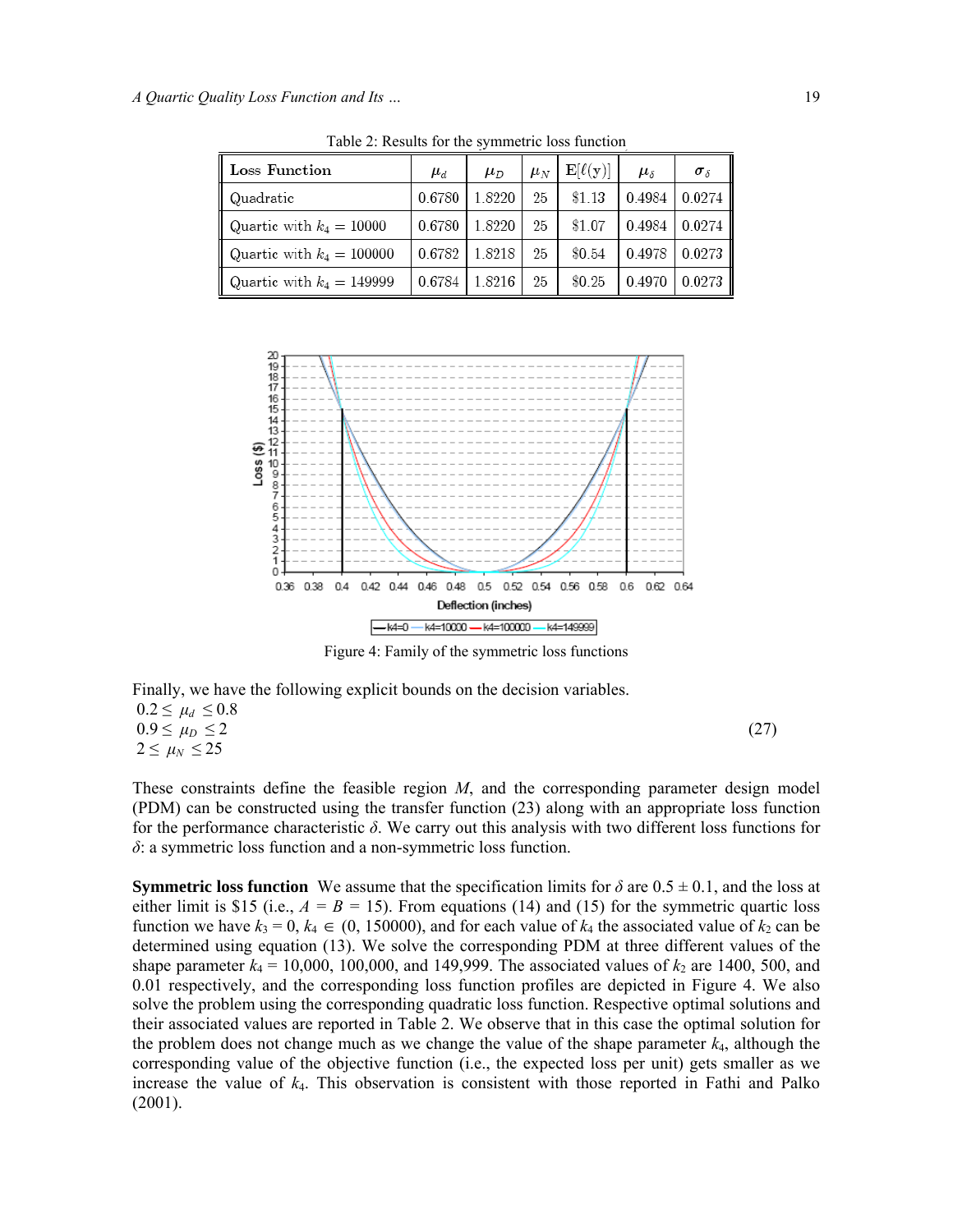Table 3: Results for the non-symmetric loss function

| Quartic Loss Function | $\mu_d$ | $\mu_D$ | $\mu_N$ | E[L(y)] | $\mu_{\delta}$ | $\sigma_{\delta}$ |
|-----------------------|---------|---------|---------|---------|----------------|-------------------|
| with $k_4 = 20111$    | 0.6801  | 1.8199  | 25      | \$0.75  | 0.4905         | 0.0269            |
| $k_4 = 50000$         | 0.6806  | 1.8194  | 25      | \$0.56  | 0.4887         | 0.0268            |
| $k_4 = 80000$         | 0.6814  | 1.8186  | 25      | \$0.36  | 0.4859         | 0.0267            |
| $k_4 = 104889$        | 0.6825  | 1.8175  | 25      | \$0.19  | 0.4820         | 0.0264            |



Figure 5: Family of non-symmetric loss functions

**Non-symmetric loss function** This is similar to the above case with the same specification limits, but we assume that  $A = $5$  while  $B = $20$ , i.e., the corresponding loss function is non-symmetric, although we still have  $\Delta_1 = \Delta_2 = 0.1$ . From equations (11) and (12) for the non-symmetric loss function we have  $k_3 = 7500$  and  $k_4 \in (20110.4, 104889.6)$ . For each value of  $k_4$  in this range the corresponding value of  $k_2$  can be determined using equation (10). We solve the parameter design problem with four different values of the shape parameter  $k_4 = 20111$ , 50000, 80000, and 104889. The associated values of  $k_2$  are 1048.9, 750.0, 450.0, and 201.1, respectively, and the corresponding loss function profiles are depicted in Figure 5. Respective optimal solutions and their associated values are summarized in Table 3.

We observe that at  $k_4 = 20111$  the optimal value of the design variables are slightly different from those obtained in the symmetric case above, and the corresponding value of  $\mu_{\delta}$  is slightly below its target value of 0.5. As we increase the value of the shape parameter  $k_4$  this difference gets larger and the corresponding value of  $\mu_{\delta}$  moves further below its target value. This is a natural and expected consequence of the non-symmetric loss as depicted by the quartic loss function.

#### **5. CONCLUDING REMARKS**

The quartic function that we propose here provides a unifying format for approximating both symmetric and non-symmetric continuous quality loss functions. The choice of its shape parameter provides the user with a degree of flexibility to select its profile, and the corresponding expected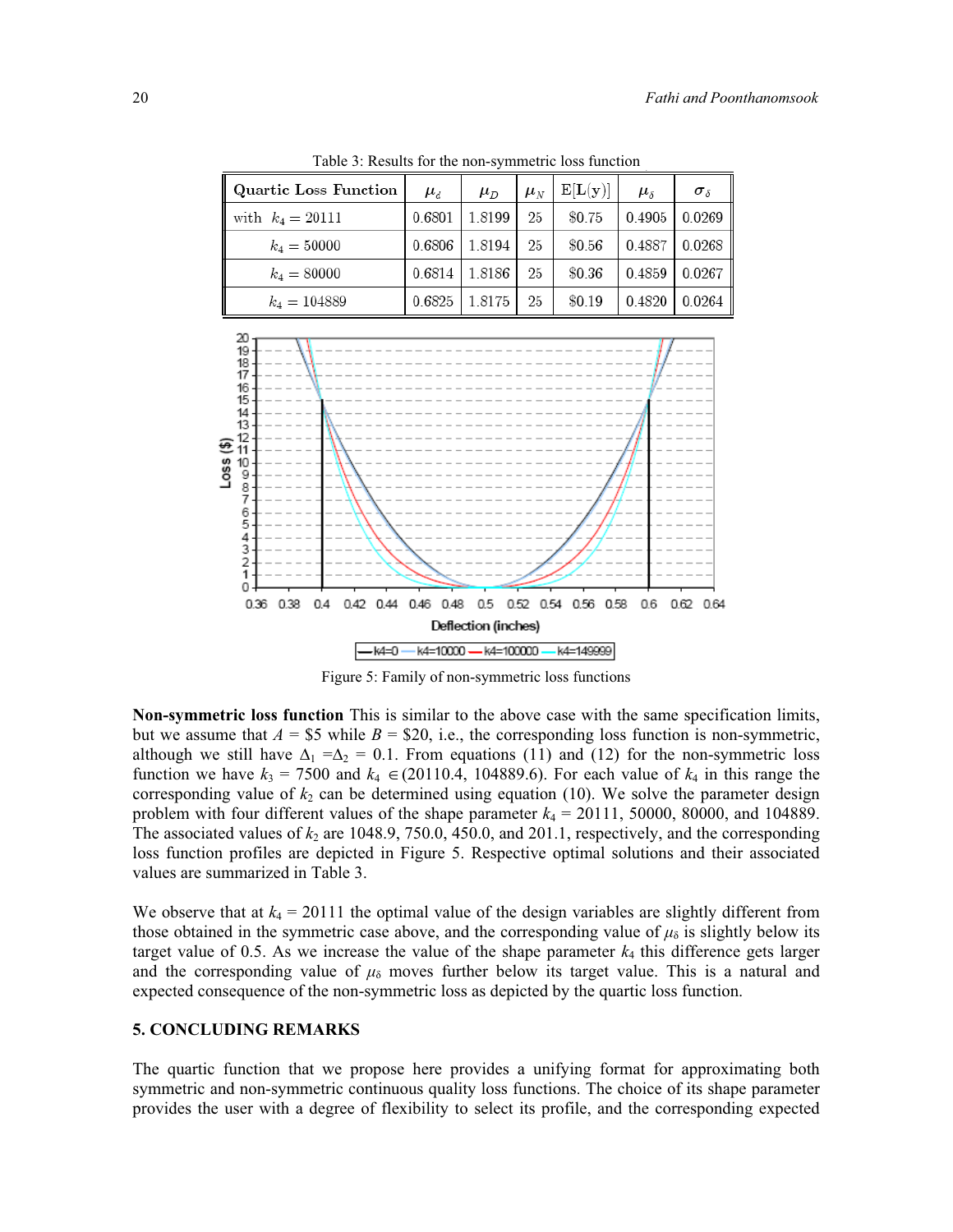loss per unit can be easily determined. As a result the quartic loss function can be adopted in various applications such as in the parameter design problem that we discussed above. Note that when we use a quadratic loss function it is significantly more difficult to deal with the asymmetric form in the context of the parameter design problem since the corresponding nonlinear programming model is not so easy to obtain or solve.

Similar to the quadratic loss function, however, this function has the drawback that it increases rapidly outside of the specification limits. Therefore special attention must be paid to its use if the quality characteristic is likely to be outside of these limits, and appropriate measures should be introduced to eliminate any undesirable impact that this feature might have. A comprehensive discussion of this issue in the context of the quadratic loss function is given in Fathi (1990) and we are presently investigating this subject in the context of the quartic loss function.

**Acknowledgement** The work of the first author is supported by the NSF grant DMI-0321635, which is gratefully acknowledged.

#### **REFERENCES**

- [1] Bazaraa Mokhtar S., Shetty C.M. (1979), Nonlinear programming, theory and algorithm, Wiley.
- [2] Box G.E.P. (1988), Signal-to-noise ratio, performance criteria, and transformations; *Technometrics* 30; 1-17.
- [3] Evans David H. (1975), Statistical tolerancing: The state of the art part II. methods for estimating moments; *Journal of Quality Technology* 7; 1-12.
- [4] Fathi Y. (1990), Producer-consumer tolerances; *Journal of Quality Technology* 22; 138-145.
- [5] Fathi Y. (1997), A linear approximation model for the parameter design problem; *European Journal of Operational Research* 97; 561-570.
- [6] ——, Palko D. (2001), A mathematical model and a heuristic procedure for the robust design problem with high-low tolerances; *IIE Transactions* 33; 1121-1127.
- [7] Fowlkers William Y., Creveling Clyde M. (1997), Engineering Methods for Robust Product Design: Using Taguchi Methods in Technology and Product Development, Addison-Wesley.
- [8] Leon R., Shoemaker A.C., Kackar R.N. (1987), Performance measures independent of adjustment (with discussions); *Technometrics* 29; 253-285.
- [9] Leung Bartholomew P. K., Spiring Fred A. (2002), The inverted Beta loss function: properties and applications; *IIE Transactions* 34; 1101-1109.
- [10] Phadke Madhav S. (1989), Quality engineering using robust design, Prentice Hall.
- [11] Spiring F.A. (1993), The reflected normal loss function; *Canadian Journal of Statistics* 21(3); 321- 330.
- [12] Spiring F.A., Yeung A.S. (1998), A general class of loss functions with industrial applications; *Journal of Quality Technology* 30(2); 152-162.